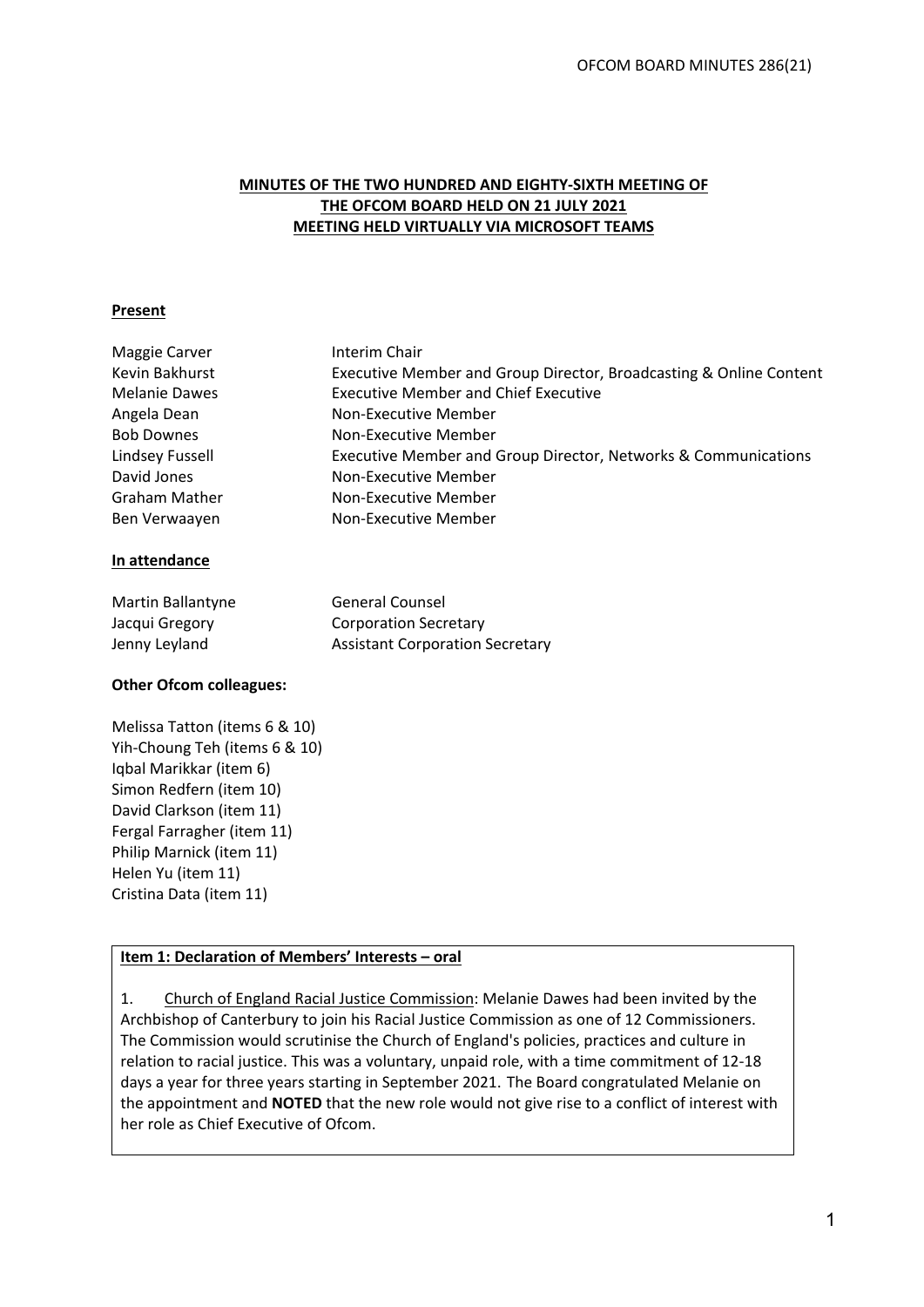## **Item 2: Chair's Report**

2. Recent Engagements: Maggie Carver reported on a recent meeting with ITN's Chief Executive, Deborah Turness and also the Editors of ITV News and Channel Four News.

3. Non-Executive Ofcom Board Appointments: The draft job specification for the current vacancy on the Ofcom Board and a note from the General Counsel which set out the legal position regarding appointments to both the Ofcom Board and the Content Board had been shared with Board Members via the Board Diligent portal. Maggie Carver provided an update on the recruitment process for the current vacancy on the Ofcom Board and on recent engagement with DCMS on this role. A Statutory Instrument (SI) was needed to commence the recruitment process for the Board Member for Northern Ireland, and the SI was expected to be laid shortly. Scottish Ministers had approved the extension of Bob Downes' term as Member for Scotland and consultation was now taking place with DCMS. *[Withheld from published minutes.]*

4. Channel 4 Corporation (C4C) Appointments: DCMS had confirmed that the recruitment process, which had been paused pending the appointment of an Ofcom Chair, could go ahead with the Interim Chair chairing the Recruitment Panel (the Panel would also comprise of the C4C Board Chair and two Independent Panel Members). A complication was the possible outcome of the Government consultation on the potential privatisation of Channel 4 leading to a change of ownership, with the prospect that new appointees might serve shorter terms and in different circumstances than otherwise envisaged. Previous applicants would be contacted to check that they wished to continue to be considered for the vacancies. DCMS had asked that a new desirable criterion be added for all three roles but more particularly the Finance and Strategy role, namely expertise and experience to help steer Channel 4 through privatisation in the event of that outcome. The Chair commented that, as part of the independent recruitment process Ofcom would run, consideration would need to be given to the request made by DCMS for this desirable criterion at the sifting stage, but also to the expertise Channel 4 needed currently. Jacqui Gregory advised that discussions on this were ongoing with DCMS officials and updated the Board on next steps.

**Item 3: Minutes of the meetings held on 23 June 2021 and 8 July 2021 and Matters Arising – Board Minutes 284(21) and 285(21) and Note of Action Points**

5. The minutes of the Ofcom Board meetings held on 23 June 2021 and 8 July 2021 were **APPROVED** for signature by the Chair as an accurate record.

6. A summary of progress against action points had been circulated. Status updates against each of the actions as set out in the summary were duly **NOTED**.

**Item 4: Chief Executive's Report – Board Paper 64(21)**

7. Melanie Dawes presented her report and provided an update on recent developments, including the following issues.

8. COVID-19 Pandemic: Melanie Dawes reported that two Members of the Senior Management Team had recently tested positive for COVID (although not related to attendance at Ofcom premises). The situation with the pandemic was still quite serious.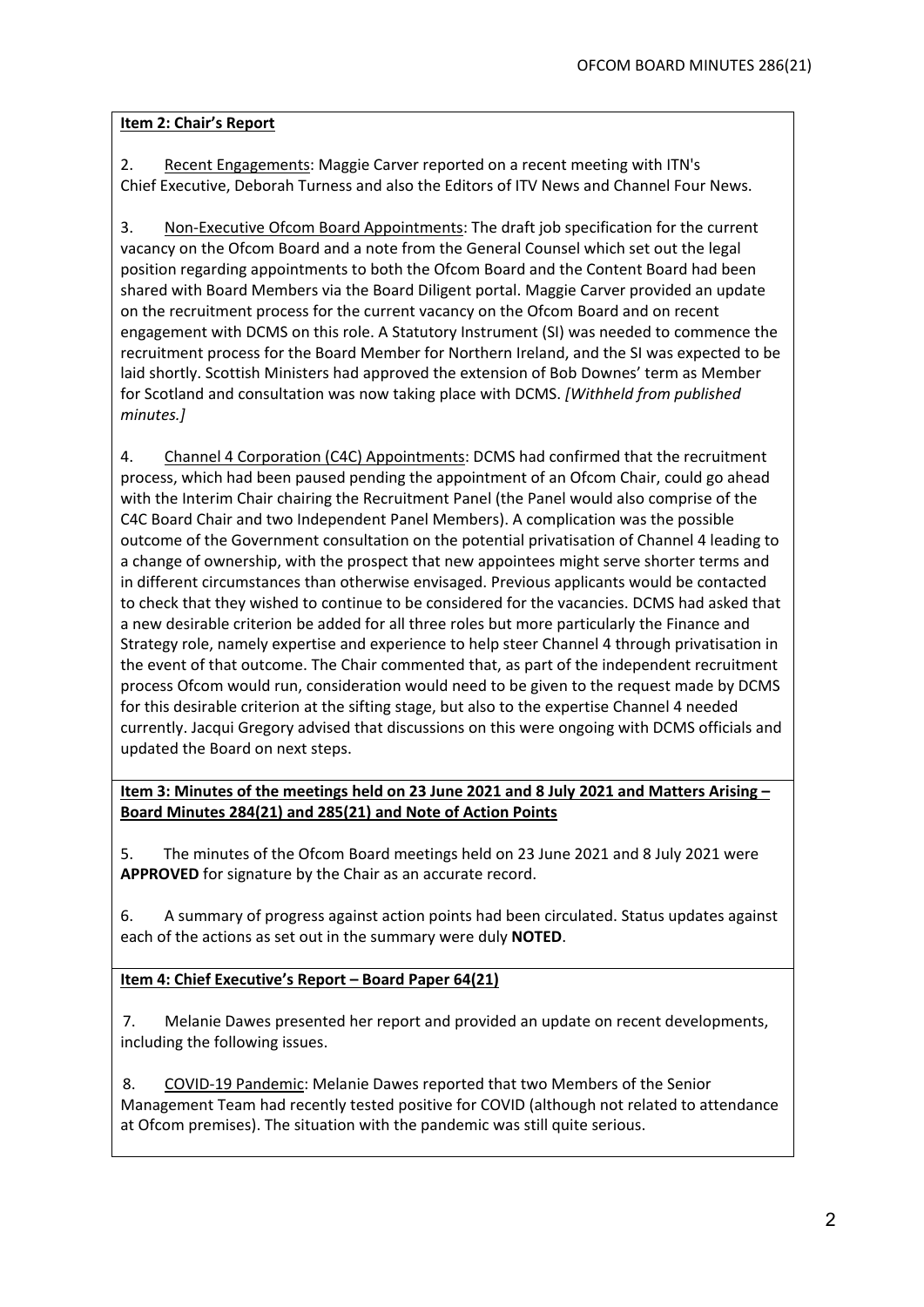9. BT: Melanie updated the Board on a recent meeting with the Chief Executive of BT. In discussion the Board noted that, in light of the acquisition by Altice in June 2021 of a 12.1% in BT, the executive would be undertaking scenario planning of future potential developments and their implications, and what action Ofcom might need to take to clarify regulatory expectations of BT as the incumbent telecoms operator.

10. Consumer Issues: Melanie referred to a recent discussion with the new Chief Executive of Citizens Advice, and the indications that Government would extend the remit of Citizens Advice to include being the consumer champion for telecoms.

11. Broadcasting Issues: The Serota Review into BBC editorial standards had started, and Kevin Bakhurst updated the Board on a meeting with the Serota Review Panel that he had attended on 19 July 2021.

12. On 24 June 2021 Ofcom had published a consultation on the BBC's proposals to put BBC3 back on linear TV. On 30 June 2021 Ofcom had published a consultation on proposed changes Channel 5 wished to make to its news output. Ofcom's Periodic Review of the BBC and the consultation on the Operating Licence had just been published (21 July 2021). Government had announced plans to consult over the summer on strengthening the regulation of on-demand services like Netflix and Amazon Prime to bring it closer to the regime for traditional linear broadcasters such as the BBC, ITV and Sky. These proposals were intended to feature in a Media White Paper which was expected to be published later in the year.

13. In response to a question from the Board, Kevin Bakhurst provided an update on the approach being taken to monitoring GB News following its launch on 13 June 2021 to check that it was complying with the Broadcasting Code requirements to achieve due impartiality in its output.

14. Online Safety/Digital Regulation: The membership of the Pre-Legislative Scrutiny Committee for the Online Safety Bill had not yet been confirmed. Sessions were being arranged for the Board in the autumn to brief Members in more detail on the content of the Bill. There would also be a decision point for the Board in the autumn on Ofcom's regulatory strategy with regard to online safety. At the Chair's suggestion, Ofcom would be engaging external expertise to assist with stress-testing the proposed approach.

15. On 13 July 2021, Melanie had joined the Chief Executives of the Competition and Markets Authority (CMA), Information Commissioner's Office (IC0) and Financial Conduct Authority (FCA) at a Global Counsel panel event hosted by Peter Mandelson about the Digital Regulation Cooperation Forum (DRCF) and digital regulation. The main aim had been to demonstrate the genuine shared will to work together, and this had been achieved. An advertisement had been launched for someone at a senior level to run DRCF, accounting to all four CEOs and responsible for developing the agenda and leading some external engagement.

16. Corporate matters: The Government Spending Review was expected to be announced before the end of July, after which Ofcom would be asked by DCMS to provide input for their departmental return to the Treasury.

17. The results of the annual Ofcom colleague survey were due to be announced to the organisation on the day of this meeting. The survey result scores were down on the previous year but still remained strong. Melanie reflected on the fact that the survey had been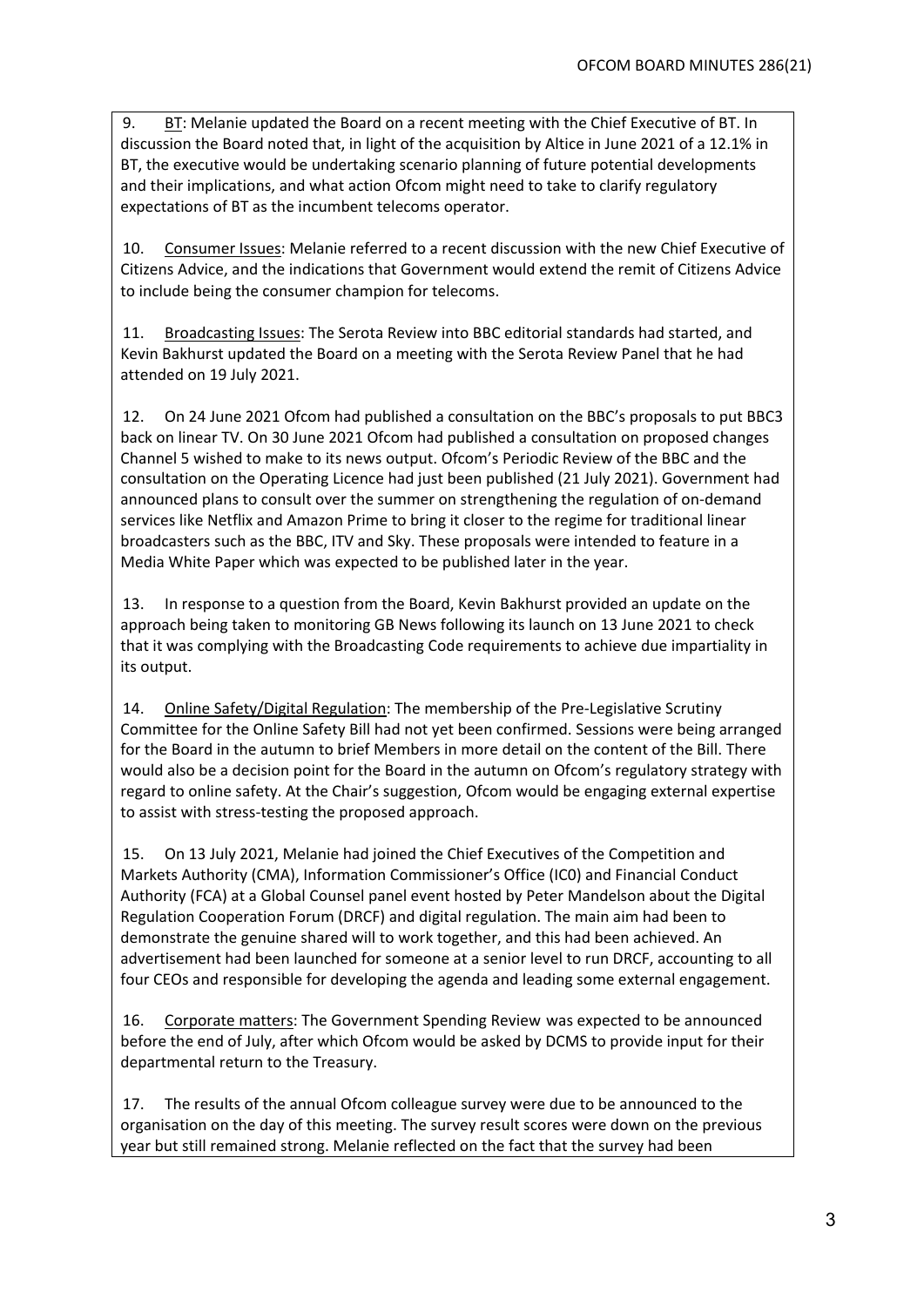conducted in June 2021, when a number of internal announcements had been made regarding future hybrid working which were likely to have impacted the scores.

## 18. The Board **NOTED** the report from the Chief Executive.

#### **Item 5: Executive Director Updates – oral**

19. Lindsey Fussell reported that the CMA had found that Cellnex's proposed purchase of CK Hutchison's UK passive telecoms infrastructure assets raised competition concerns. The CMA had announced that it would be referring the case to a Phase 2 investigation. The CMA had also announced that it was consulting on whether to launch a market investigation into Motorola's Airwave network – the mobile radio network used by all emergency services in Great Britain. On 20 July 2021 the Department for Business, Energy and Industrial Strategy (BEIS) had announced a consultation on proposed reforms to competition and consumer policy which included giving enhanced powers to the CMA. The consultation was the BEIS response to the reforms recommended in the independent report on consumer policy by John Penrose MP which was published in February 2021.

20. Kevin Bakhurst referred to the publication on 15 July 2021 of Ofcom's conclusions from the "Small Screen: Big Debate" work which had been well received, including by DCMS. The report set out recommendations to Government for urgent legal changes needed to secure the future of Public Service Media. The executive would work with DCMS to develop proposals for inclusion in the Media Bill which was due to be published later in the year.

21. Martin Ballantyne reported that the High Court had refused CGTN permission to judicially review Ofcom's decision not to transfer CGTN's broadcasting licence to another group entity, at the same time as Ofcom revoked the licence on grounds of political control. It was not yet known whether CGTN would apply for an oral hearing. Earlier in the day (21 July 2021) the Law Commission had published recommendations to address harms arising from online and to protect freedom of expression.

22. The Board **NOTED** the updates presented orally at the meeting.

#### **Item 6: Board Forward Look against the Plan of Work 2021/22 – Board Paper 66(21)**

23. Yih-Choung Teh introduced this item. Board Paper 66(21) provided a high-level summary of key elements of Ofcom's work programme to the end of the current financial year. This reflected the programme that was set out in the Plan of Work 2021/22, overlaid with information from the Publications Lookahead and the priority project dashboard which was used to track delivery of projects on a monthly basis. Lindsey Fussell and Kevin Bakhurst provided further detail in oral updates.

24. In autumn 2021 the regulation of Video Sharing Platforms (VSPs) would move to the implementation stage, with the publication of final guidance and priorities for the first full year of operation. The Board **ASKED** that consideration be given to how Ofcom would measure success in a way which was not too subjective, and which could help inform the approach to wider online harms regulation. In response to a question from the Board as to whether there was any slack in what looked like a busy programme of work for the remainder of the year, Melanie Dawes said that plans would need to be reviewed again in the autumn to take account of the latest position and any pressure points, including any continuing implications from the COVID-19 pandemic.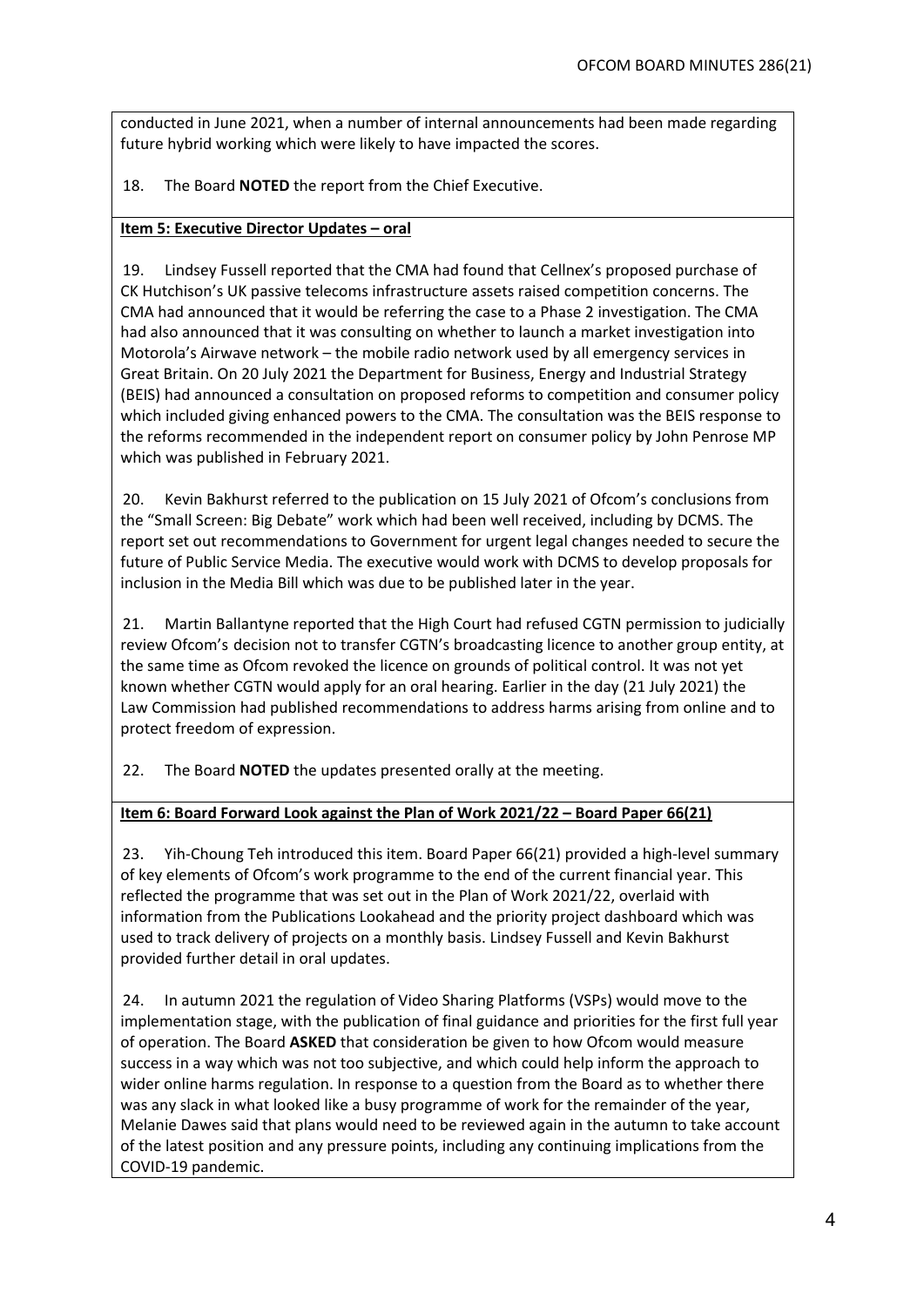25. The Board **NOTED** the updates provided orally at the meeting and in Board Paper 66(21).

# **Item 7: Report from the Interim Chair of the Content Board – oral**

26. Bob Downes reported on matters discussed at the meeting of the Content Board held on 6 July 2021. The Board **NOTED** that Peter Horrocks had not been called to give evidence to the Dyson Investigation and was therefore no longer potentially conflicted on matters relating to the BBC.

27. The Board **NOTED** the oral update.

## **Item 8: Reports from Non-Executive Members – oral**

28. David Jones referred to the Welsh Government starting to look at online safety policy and suggested that it would be helpful if Ofcom could offer to share some of the thinking that the organisation had done on this topic.

29. Bob Downes referred in his update to the UK Government's consultation on the future ownership of Channel 4 which had raised concerns in both Scotland and Northern Ireland, particularly with regard to the impact on the independent sector.

30. The Board **NOTED** the oral reports from Non-Executive Members.

**Item 9: Proposed Actions following the Board and Committee Evaluation Review 2020/21 – Board Paper 67(21)**

31. Jacqui Gregory introduced this item. The intention had been to discuss the outcomes of the Board and Committee Evaluation Review which had been conducted in April/May 2021 with the new Ofcom Chair, but following the UK Government's decision to re-run the recruitment process consideration had been given to the actions that could be taken forward now. The proposals were set out in the annex to Board Paper 67(21).

32. Angela Dean had volunteered to take on the role of Board Member for England which would include attending meetings of the Advisory Committee for England in an ex-officio capacity and liaising closely with the ACE Chair. The Chair proposed and the Board **APPROVED** Angela Dean's appointment as Member for England with immediate effect.

- 33. The Board:
	- **APPROVED** proposals for addressing a number of the outcomes arising from the internal Board/Committee Evaluation Review which was undertaken in April/early May 2021, as set out in the Annex to Board Paper 67(21); and
	- **NOTED** that an update on status against the identified actions would be presented to the Board in the autumn.

## **Item 10: Ofcom's Communications Strategy – Board Paper 68(21)**

34. Simon Redfern presented this item. The aim of the new communications strategy was to reach more people through the channels Ofcom used to build audience trust and improve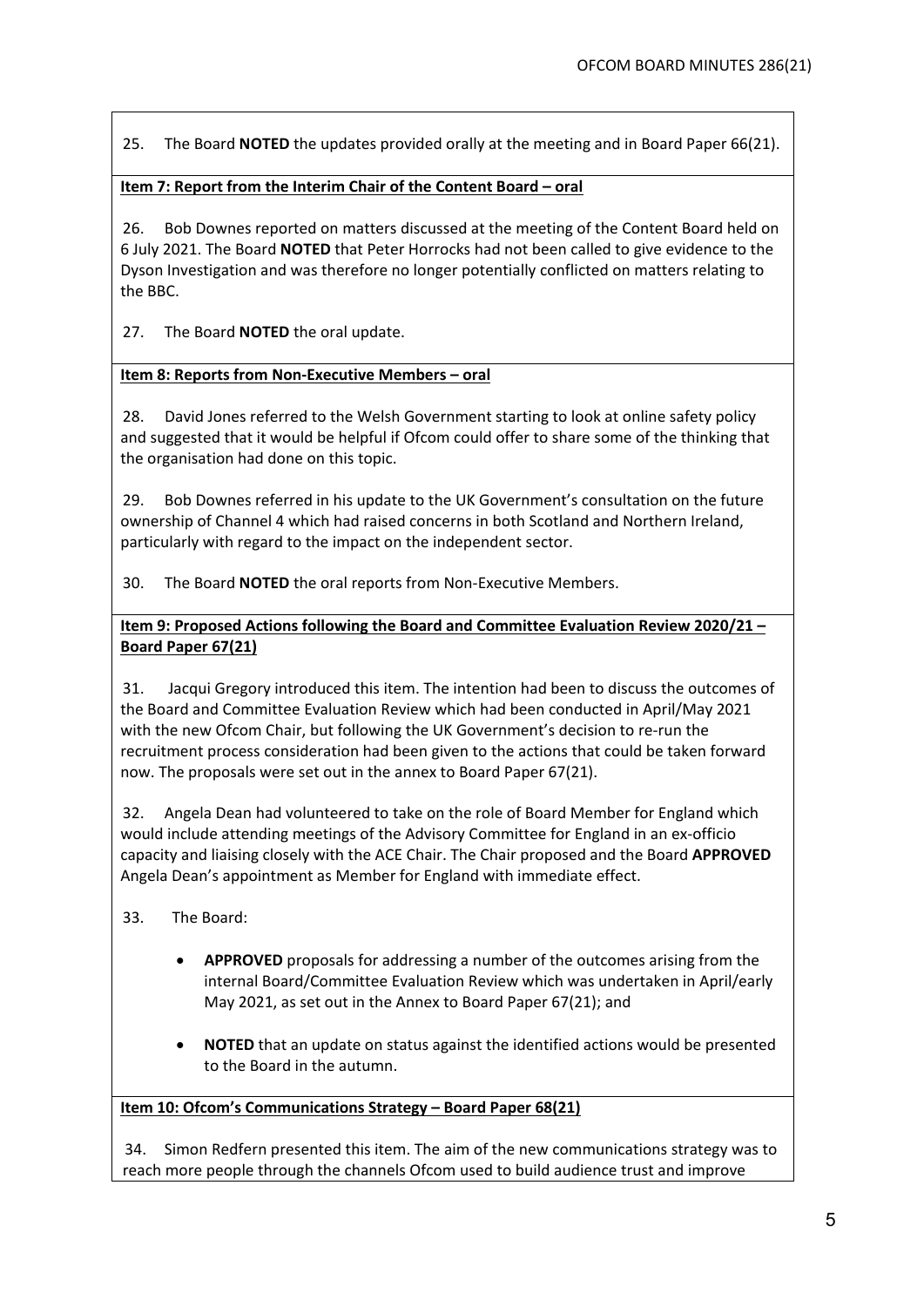knowledge of what Ofcom does, building on Ofcom's reputation as a trusted regulator. Board Paper 68(21) described the new approach and how it would be implemented. In response to a question from the Board, Simon referred to the approach being taken to engaging with the communications teams in organisations Ofcom regulates in order to build relationships. There would also be a regular focus on highlighting information of particular interest to each of the nations. Consideration was being given to the metrics to be used to evaluate the success of the new strategy. The Board asked that consideration be given to how the success of the strategy would be measured over time. The Chair suggested it would be worth considering undertaking some research on brand awareness amongst target audiences.

35. The Board welcomed and **NOTED** Ofcom's new communications strategy and congratulated Simon and his colleagues in the Communications team on the success of recent events.

#### **Item 11: Ofcom's Telecoms Strategy – Board Paper 69(21)**

36. Lindsey Fussell introduced this item. Board Paper 69(21) set out initial thinking on developing a strategy for telecoms. It took a broad view of the outcomes different types of consumers and businesses would want/need in the next five years and the key challenges to securing good outcomes for consumers and businesses. As part of the next steps on corporate planning, consideration would be given to what Ofcom's role should be in supporting the achievement of the outcomes identified, drawing on the work on potential regulatory models, and what that would mean for what Ofcom should do more or less of in future years.

37. Comments made during discussion were **NOTED** and included the following:

- The challenges and questions identified were the right ones.
- The definition of "consumers" needs to be broader than its usual sense as the issues being considered involved connectivity and would impact communities, cities and regions and their economic ability to develop.
- Slide 10 of the annex to Board Paper 69(21) set out a "Fixed and Mobile Value Chain" and identified a number of issues that were emerging which might require a new policy approach. It would be helpful for the next iteration of the strategy to include options for how the questions identified on slide 10 under the heading "security and resilience" might be addressed.
- Reference was made to the importance of achieving fairness of outcomes for consumers.
- Reference was made to considering the unexpected issues that might emerge, with a recent example being the Government's decision to remove Huawei equipment from the 5G network and the impact that had had.
- Reference was made to the increasing importance of the internet of things.
- Increasingly for consumers including small businesses the issue was about getting devices to work and knowing who to contact, rather than the provision of the telecoms services.
- Reference was made to potentially addressing some of the issues identified through Ofcom's media literacy work.
- Increasingly public health and other services were moving online. A question was posed about whether Ofcom had a role to play in helping relevant government departments understand the digital infrastructure and the way citizens interacted with it.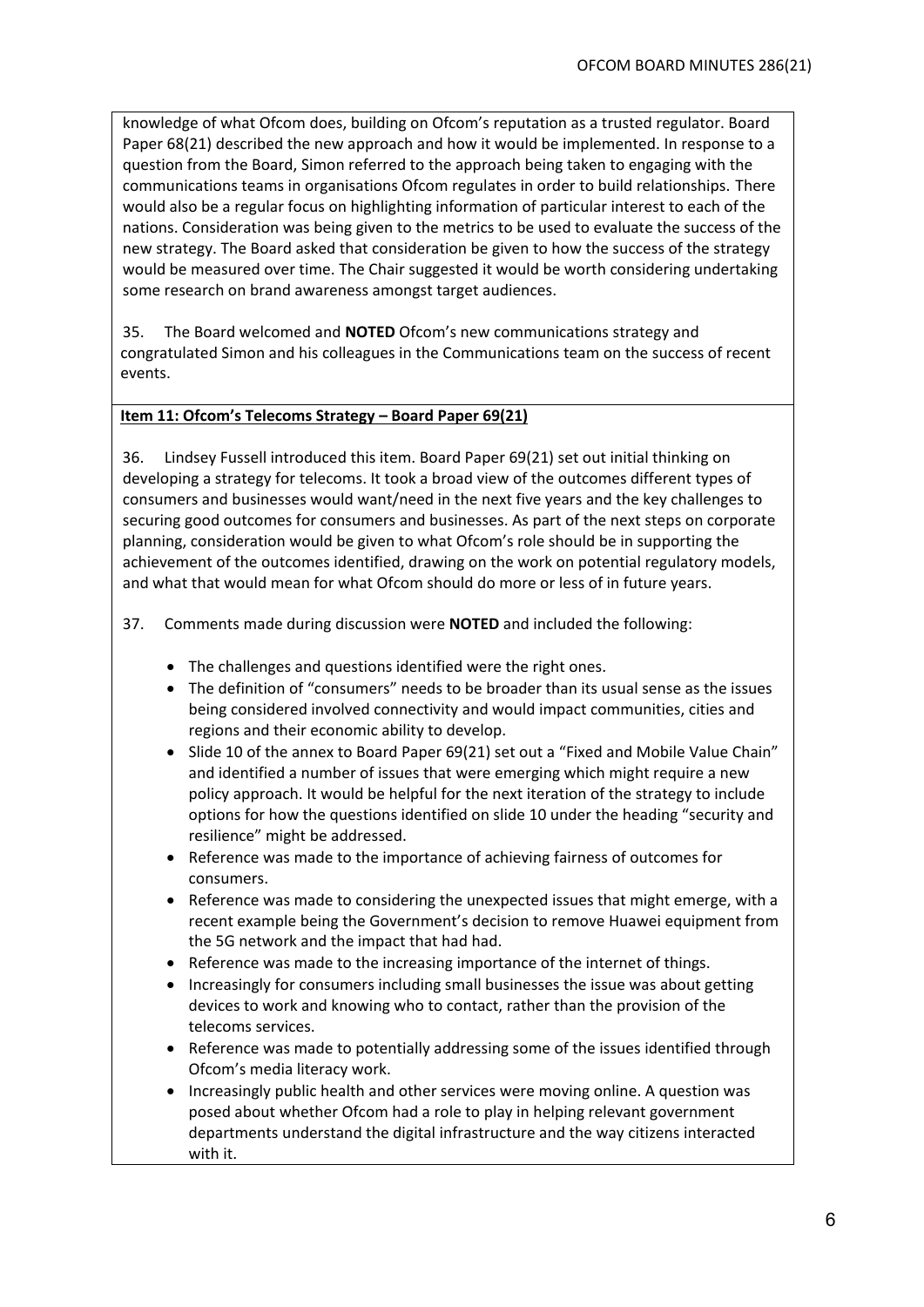• Ofcom planned to issue a discussion document on the issue of Net Neutrality in the autumn and this was noted as a topic to come back to the Board for discussion in due course.

38. The Board **NOTED** the Telecoms Strategy, which formed part of the new Corporate Strategy cycle that included Cross Ofcom Strategy, sector strategies (including telecoms), threeyear business plan and yearly plan of work.

## **Item 12: Spectrum Priorities: Meeting spectrum users' needs in an increasingly dynamic market environment – Board Paper 70(21)**

39. Philip Marnick introduced this item. Board Paper 70(21) provided an overview of Ofcom's framework for making spectrum management choices, setting out:

- the changing market context for spectrum and the challenges this presented for spectrum management;
- the strategy used for meeting these challenges and managing spectrum in the future, which reflected Ofcom's duties and functions; and
- the framework used to make policy decisions to give effect to Ofcom's spectrum management strategy, with examples included of some current policy issues.

40. Following discussion, the Board **NOTED** the overview provided in Board Paper 70(21) of Ofcom's framework for making spectrum management choices.

**Item 13: Appointment to the Advisory Committee for Northern Ireland – Board Paper 71(21)**

41. The Board **APPROVED** the following four appointments/reappointments to the Advisory Committee for Northern Ireland (ACNI):

- the appointment of Michael Wilson and Angelina Fusco for three-year terms expiring September 2024; and
- the re-appointment of two current ACNI members Alan Meban and John Ellison for two-year terms, expiring September 2023.
- 42. The Board:
	- **NOTED** that, following a competitive recruitment process, the Recruitment Panel had deemed six interviewees to be appointable. The four recommended appointees/reappointments were the highest scoring candidates and they were considered by the Panel to bring a rich blend of skills and experience to the ACNI.
	- **NOTED** that Michael Wilson's appointment was subject to the resolution of a conflict of interest with an executive role he currently held.
	- **NOTED** that shorter reappointment terms of two years had been proposed for the two existing ACNI members and three years for the two new ACNI members. This reflected previous extensions to existing ACNI member terms and would avoid all four terms expiring simultaneously.